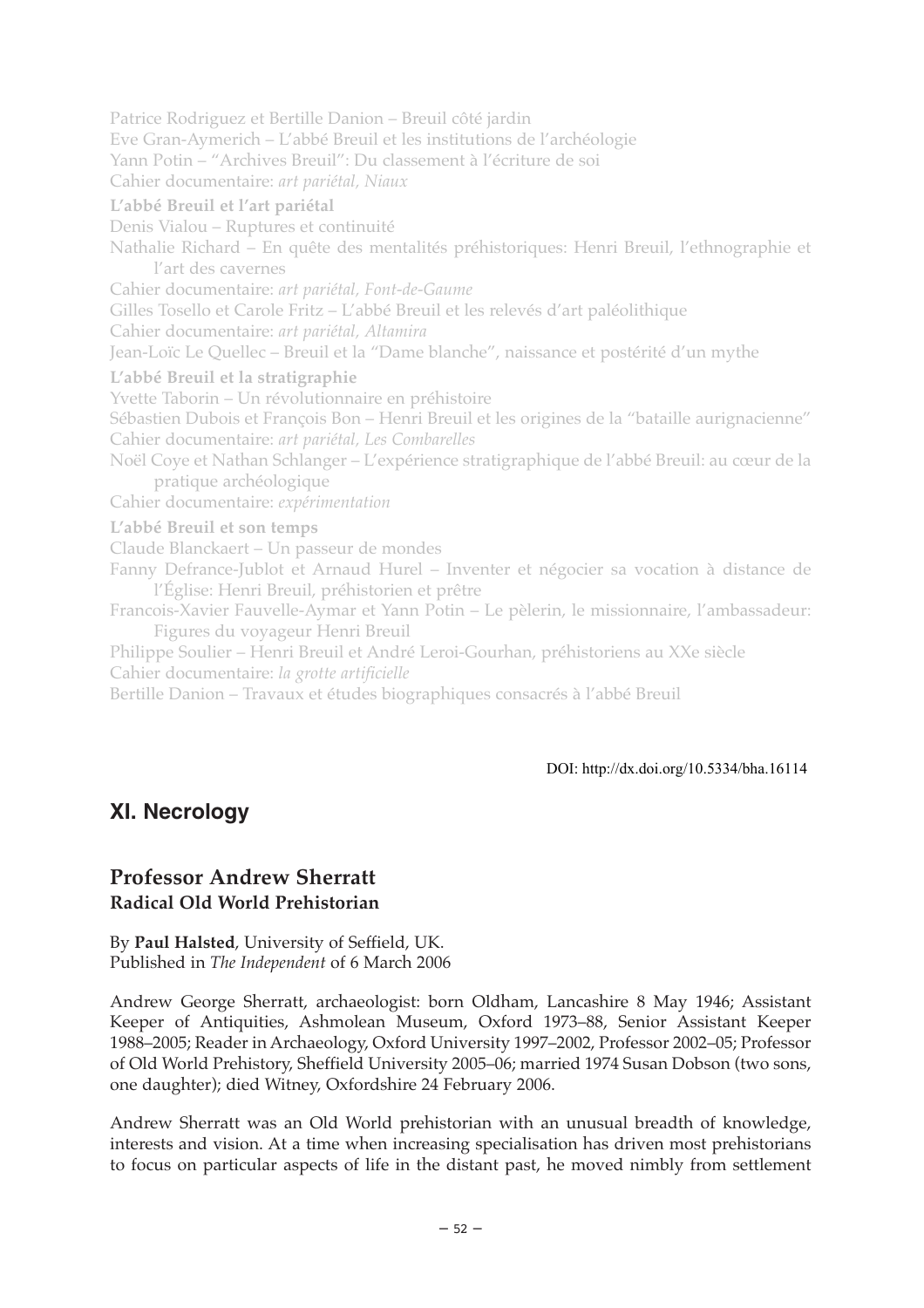patterns and technology, through exchange and land use, to material symbols, language and cultures of consumption.

While expanding data sets and fascination with local process have encouraged concern with particular regions and periods of prehistory, Sherratt travelled fearlessly through space and time, drawing his hallmark diagrams with bold arrows.

He first achieved international recognition with his model of an Old World "Secondary Products Revolution", published in *Pattern of the Past*, a 1981 volume honouring his mentor David Clarke. He argued that animals were first domesticated to secure a ready supply of carcass products. Only several millennia later were domestic animals exploited for their renewable "secondary" products of milk, wool and labour. This revolution enabled early European farmers to colonise many agriculturally marginal areas of the Continent, sowed the seeds of later social inequality (the plough supporting a privileged minority) and created some of the necessary conditions for the development of pastoralism.

The model stimulated a wave of studies, seeking to add to or challenge its arguments, and the same is true 25 years later. Hours before his sudden death, Sherratt was working on publication, with other specialists, of radical new insights from the analysis of milk residues in early pottery.

The application of new analytical techniques and continued accumulation of older forms of data may well show that the first use of secondary products was earlier and more patchy than Sherratt believed in 1981, but the questions raised by the model still provoke productive thought. Arguably more important than the model itself was Sherratt's attempt to understand social and economic change in terms of interaction between local processes (such as marginal colonisation) and the diffusion from the urban Near East to Europe of novel ideas (the plough and wheel) and new breeds (e.g., woolly sheep).

Sherratt sought to develop and modernise the diffusionist ideas of Gordon Childe, at a time when this was unfashionable among British prehistorians, and naturally led the way when growing interest in World Systems signalled a reverse in the pendulum of fashion. His 1993 paper "What Would a Bronze Age World System Look Like?" was published in the first volume of the *Journal of European Archaeology*.

Again Sherratt's work, including several important papers published with Susan Sherratt, his wife, differentiated itself from earlier diffusionist thinking by exploring how and why Near Eastern technologies, symbols and craft goods had been adopted by European societies.

In a similar vein, the Sherratts contributed to the debate on the antiquity of Indo-European languages in Europe, arguing – persuasively, I believe – that similar languages over large distances are as likely to reflect linguistic convergence of interacting populations as divergence of people with common biological ancestry.

A collection of Andrew Sherratt's writings was published in 1996 as *Economy and Society in Prehistoric Europe: changing perspectives*. As the breadth of his scholarship indicates, he was a polymath with an eccentric range of interests. At times this could be frustrating: despite his fascination with maps, he was an erratic navigator and, on journeys abroad, road signs and toponyms posed such an irresistible etymological puzzle that their secondary role as aid to orientation could be overlooked. Conversations with him were likewise liable to take unexpected, but never tedious, detours.

He was an inspiring teacher: as a postgraduate student in Cambridge (having read